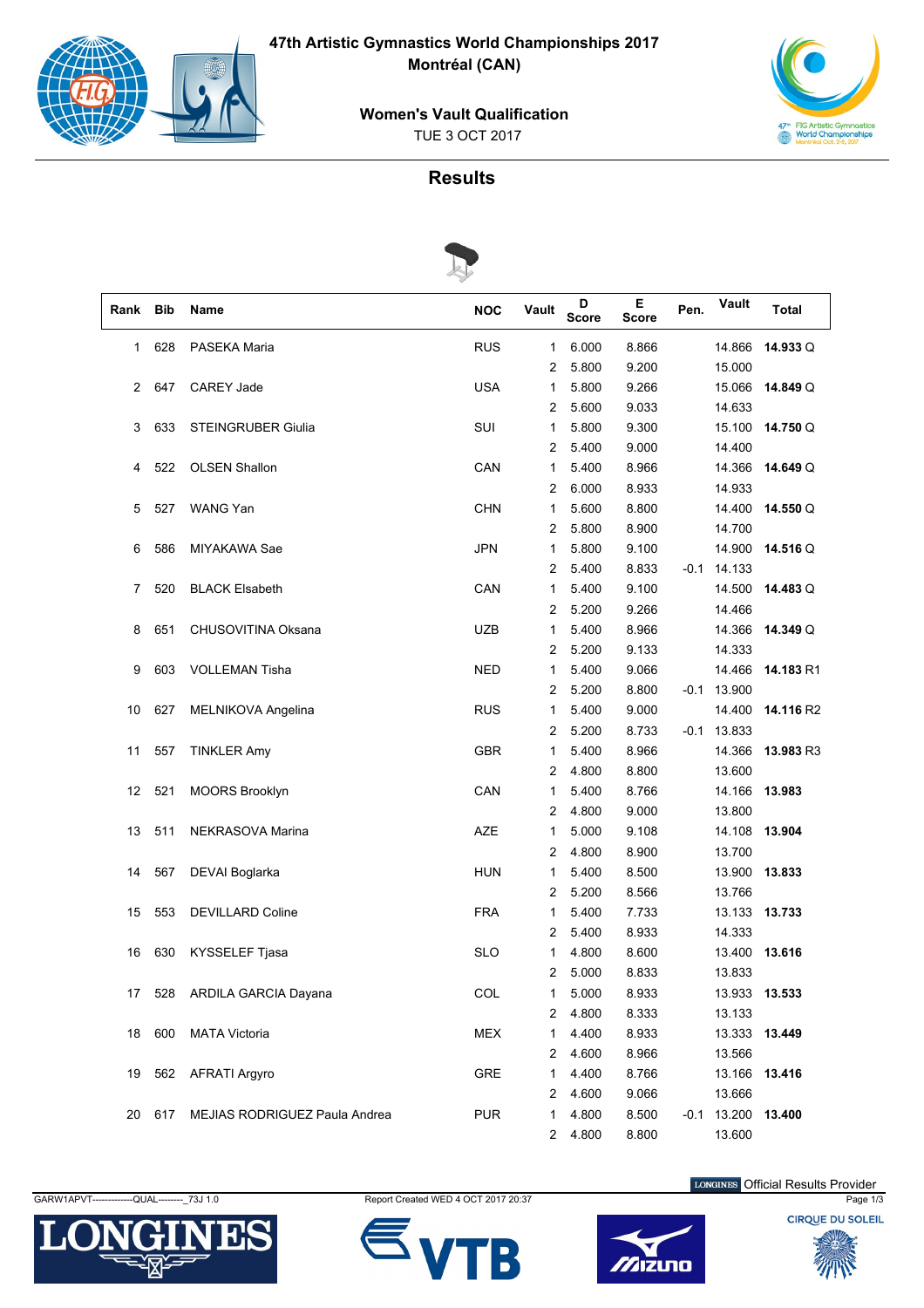

**47th Artistic Gymnastics World Championships 2017 Montréal (CAN)**



TUE 3 OCT 2017



## **Results**



| Rank | <b>Bib</b> | Name                          | <b>NOC</b> | Vault                 | D<br><b>Score</b> | Е<br><b>Score</b> | Pen. | Vault                | Total  |  |  |
|------|------------|-------------------------------|------------|-----------------------|-------------------|-------------------|------|----------------------|--------|--|--|
| 21   | 510        | <b>INSHINA Yuliya</b>         | AZE        | 1                     | 4.600             | 8.766             |      | 13.366               | 13.383 |  |  |
|      |            |                               |            | 2                     | 4.600             | 8.800             |      | 13.400               |        |  |  |
| 22   | 601        | SANDOVAL Ahtziri              | <b>MEX</b> | 1                     | 4.800             | 8.500             | -0.1 | 13.200               | 13.366 |  |  |
|      |            |                               |            | 2                     | 4.600             | 8.933             |      | 13.533               |        |  |  |
| 23   | 533        | <b>VIDIAUX Marcia</b>         | <b>CUB</b> | 1                     | 5.600             | 8.533             |      | $-0.3$ 13.833 13.316 |        |  |  |
|      |            |                               |            | 2                     | 5.400             | 7.400             |      | 12.800               |        |  |  |
| 24   | 592        | KIM Jury                      | <b>KOR</b> | 1                     | 4.600             | 8.833             |      | 13.433               | 13.299 |  |  |
|      |            |                               |            | 2                     | 4.400             | 8.766             |      | 13.166               |        |  |  |
| 25   | 612        | <b>McGREGOR Courtney</b>      | <b>NZL</b> | 1                     | 4.600             | 8.633             |      | 13.233               | 13.216 |  |  |
|      |            |                               |            | $\overline{c}$        | 4.800             | 8.500             |      | $-0.1$ 13.200        |        |  |  |
| 26   | 570        | <b>BUDDA REDDY Aruna</b>      | <b>IND</b> | 1                     | 4.600             | 8.833             |      | 13.433 13.166        |        |  |  |
|      |            |                               |            | 2                     | 4.800             | 8.400             |      | $-0.3$ 12.900        |        |  |  |
| 27   | 621        | <b>CUMMINS Claudia</b>        | <b>RSA</b> | 1                     | 4.600             | 8.833             |      | 13.433               | 13.166 |  |  |
|      |            |                               |            | 2                     | 4.400             | 8.500             |      | 12.900               |        |  |  |
| 28   | 571        | <b>NAYAK Pranati</b>          | <b>IND</b> | 1                     | 4.800             | 8.600             |      | 13.400               | 13.162 |  |  |
|      |            |                               |            | 2                     | 4.600             | 8.625             |      | $-0.3$ 12.925        |        |  |  |
| 29   | 504        | <b>VAQUIE Mayra</b>           | <b>ARG</b> | 1                     | 4.600             | 8.966             |      | 13.566               | 13.083 |  |  |
|      |            |                               |            | 2                     | 4.000             | 8.600             |      | 12.600               |        |  |  |
| 30   | 622        | <b>DARIES Naveen</b>          | <b>RSA</b> | 1                     | 4.600             | 8.800             |      | 13.400               | 13.050 |  |  |
|      |            |                               |            | 2                     | 4.000             | 8.700             |      | 12.700               |        |  |  |
| 31   | 580        | <b>CAROFIGLIO Desiree</b>     | <b>ITA</b> | 1                     | 5.000             | 8.850             | -0.1 | 13.750               | 13.041 |  |  |
|      |            |                               |            | $\overline{c}$        | 4.800             | 7.533             |      | 12.333               |        |  |  |
| 32   | 575        | GILADI Gaya                   | <b>ISR</b> | 1                     | 4.600             | 8.700             |      | 13.300               | 13.033 |  |  |
|      |            |                               |            | 2                     | 4.400             | 8.366             |      | 12.766               |        |  |  |
| 33   | 635        | MOKOSOVA Barbora              | <b>SVK</b> | 1                     | 4.600             | 8.933             |      | 13.533               | 13.016 |  |  |
|      |            |                               |            | 2                     | 3.700             | 8.800             |      | 12.500               |        |  |  |
| 34   | 599        | <b>ALMEIDA GARCIA Miriana</b> | <b>MEX</b> | 1                     | 4.600             | 8.600             |      | 13.200               | 12.950 |  |  |
|      |            |                               |            | 2                     | 4.400             | 8.400             |      | $-0.1$ 12.700        |        |  |  |
| 35   | 594        | <b>SUNG Gaeun</b>             | <b>KOR</b> | 1                     | 5.000             | 8.966             |      | 13.966               | 12.699 |  |  |
|      |            |                               |            | 2                     | 4.400             | 7.333             |      | $-0.3$ 11.433        |        |  |  |
| 36   | 577        | <b>NETZER Ofir</b>            | <b>ISR</b> | 1                     | 4.400             | 8.466             |      | $-0.3$ 12.566        | 12.549 |  |  |
|      |            |                               |            | $\mathbf{2}^{\prime}$ | 4.100             | 8.533             |      | $-0.1$ 12.533        |        |  |  |
| 37   | 598        | VOSTRUCHOVAITE Agata          | LTU        | 1                     | 4.800             | 7.533             |      | $-0.3$ 12.033 12.483 |        |  |  |
|      |            |                               |            | 2                     | 4.200             | 8.733             |      | 12.933               |        |  |  |
| 38   | 640        | LO Yu Ju                      | <b>TPE</b> | 1                     | 4.600             | 8.466             |      | $-0.3$ 12.766        | 12.466 |  |  |
|      |            |                               |            | 2                     | 3.700             | 8.466             |      | 12.166               |        |  |  |
| 39   | 542        | <b>KASSEM Hana</b>            | EGY        | 1                     | 4.200             | 8.300             |      | 12.500               | 12.450 |  |  |
|      |            |                               |            | 2                     | 4.000             | 8.400             |      | 12.400               |        |  |  |
| 40   | 637        | CHUANG Hsiu-Ju                | <b>TPE</b> | 1                     | 4.000             | 9.100             |      | 13.100 12.416        |        |  |  |
|      |            |                               |            | $\mathbf{2}$          | 4.600             | 7.433             |      | $-0.3$ 11.733        |        |  |  |











LONGINES Official Results Provider